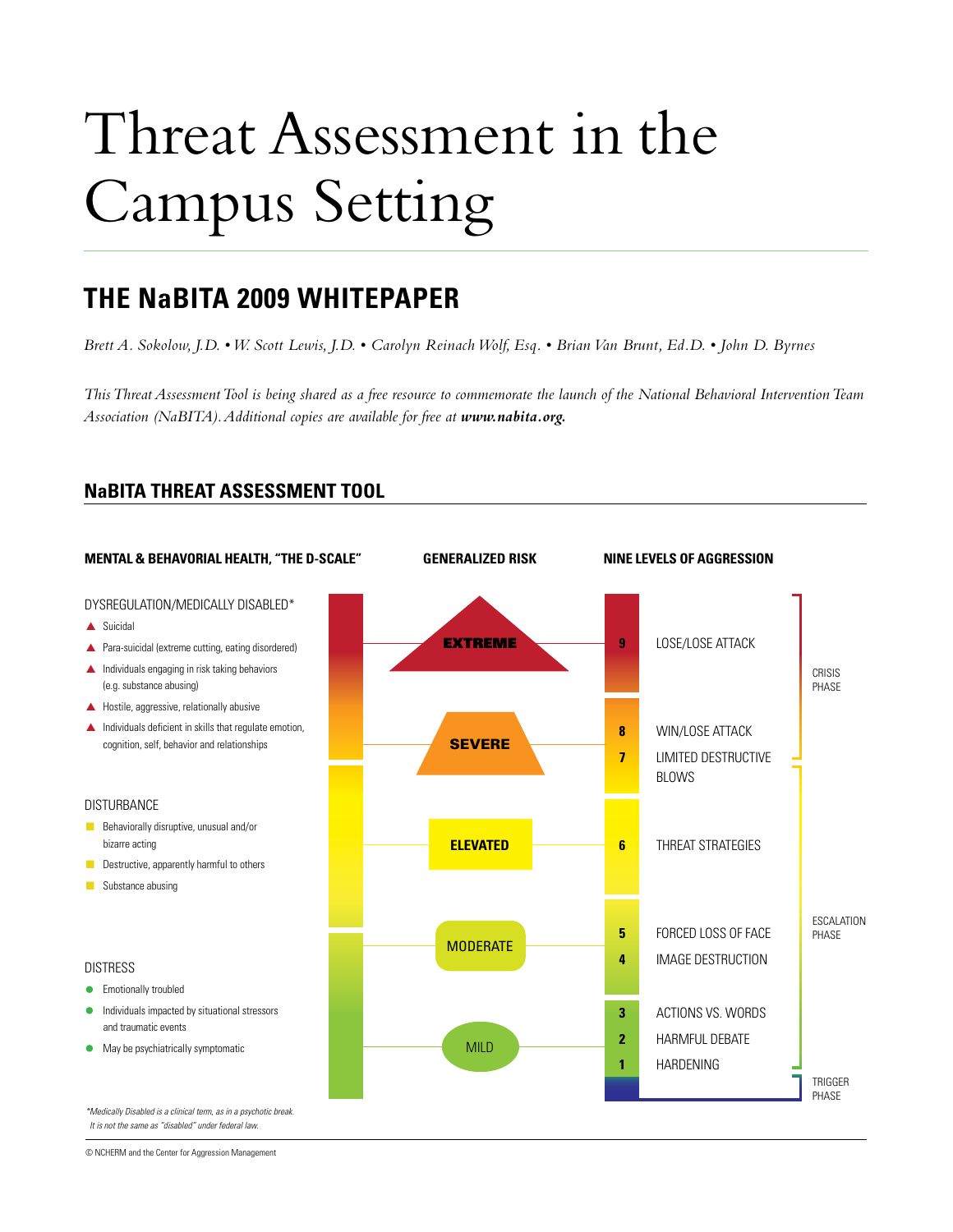## Threat Assessment in the Campus Setting



*This complementary Whitepaper is being sent to you to commemorate the launch of a new membership organization, the National Behavioral Intervention Team Association (www.nabita.org). Please share this Whitepaper with your Dean of Students, Vice President for Student Affairs and your campus behavioral intervention team members.*

### **Introduction**

As a result of campus shootings, other emerging campus violence and the increasing frequency and intensity of mental illness-related issues on campus, colleges and universities have responded by implementing a variety of campus safety initiatives, including the creation of internal behavioral intervention teams. A core function of these teams is threat assessment and early intervention, with the hope of prevention. Yet, existing threat assessment models do not translate easily into the campus setting.

### **Law Enforcement Threat Assessment Models**

Law enforcement-based threat assessment models depend at best on sophisticated tools and technology that are not readily adapted outside the law enforcement context, and at worst on profiling. When effective, they offer insight into potential criminality. However, much of the behavior that falls within the purview of behavioral intervention teams is not criminal in nature. Models that address threats to facilities and organizations are important, but we need a broader approach to threat assessment, as this analysis represents only a small portion of the threats faced by college campuses. Similarly, threat assessment tools designed to avert terrorist acts or assassinations may be reliable, but do not also address the comprehensive issues of violence on campus.

### **Mental Health Assessment**

Colleges and universities historically rely on campus counselors for some measure of insight and analysis of

threat assessment. While this function brings a necessary element to the table, it is only part of the overall threat assessment capacity needed. The tools used in the mental health field, often based on actuarial data and academic studies, are essential for accurately assessing the potential for harm to self and suicidality. However, assessing for harm to self is only part of the behavioral intervention team function. Assessing for the potential of harm to others is also an essential element, and in this task, campus mental health is not as facile as it is in assessing the potential for harm to self. There are some credible tools used by mental health professionals, but they rely on a level of deep forensic and diagnostic experience not always available on college campuses. The tools are complex; often require a longer period of assessment, more intensive training and a diversion of resources away from the central goal of college counselors developmentally appropriate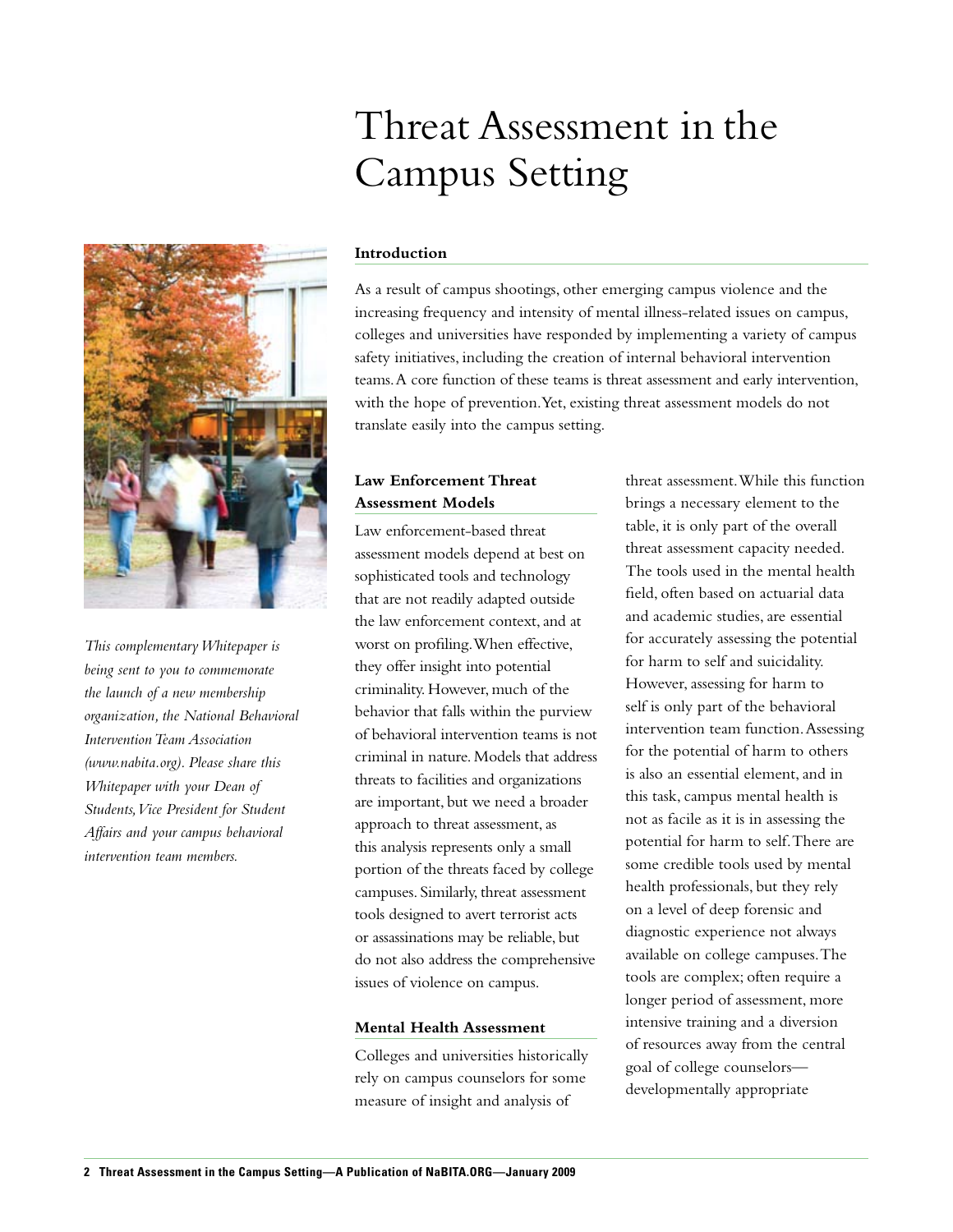treatment. We must acknowledge that not all risks brought to the attention of behavioral intervention teams stem from mental health roots. A more easily obtainable and applicable capacity for assessing the potential of harm to others is needed. Generalized threat assessment is therefore needed, outside of a mental health framework.

### **Going Beyond Our Current Threat Assessment Capacities**

Recognizing the limits of current threat assessment capacities, the authors have developed a multidisciplinary threat assessment tool that holistically synthesizes three essential bodies of knowledge into a cohesive model. The tool includes measures for generalized risk (harm to facilities, reputation, finances, etc.), mental and behavioral health-related risk (harm to self) and aggression (harm to others). This article elaborates the Behavioral Intervention Team Threat Assessment Tool as a straightforward, easily mastered, broadly applicable model of threat assessment specifically designed to be applied by campus behavioral intervention teams.

### **Measures of Mental Health-Related Risk—The "D" Scale**

Behavioral intervention teams need a measure to assess mental health related risk, and for that we created the "D" scale. While this scale may represent some oversimplification compared to the clinical assessment of a mental health professional, it is not a gross oversimplification. It is pared to the point of easy application without needing a high level of mental health expertise. The "D" scale progressively escalates from Distress to Disturbance to Dysregulation/Medical Disability. The definitions of each "D" are shown in the box at the right.



### **"D" SCALE**

### **Distress**

- Emotionally troubled (e.g., depressed, manic, unstable)
- Individuals impacted by actual/perceived situational stressors and traumatic events
- Behavior may subside when stressor is removed or trauma is addressed/processed
- May be psychiatrically symptomatic if not coping/adapting to stressors/trauma

### **Disturbance**

- Increasingly behaviorally disruptive; unusual, and/or bizarrely acting
- May be destructive, apparently harmful or threatening to others
- Substance misuse and abuse; selfmedication

### **Dysregulation**

- Suicidal (thoughts, feelings, expressed intentions and ideations)
- Parasuicidal (extremes of self-injurious behavior, eating disorder, personality disorder)
- Individuals engaging in risk-taking behaviors (e.g., substance abusing)
- Hostile, aggressive, relationally abusive
- Individuals deficient in skills that regulate emotion, cognition, self, behavior, and relationships

### **Medical Disability** (a parallel

level of risk to dysregulation)

- Profoundly disturbed, detached view of reality
- Unable to care for themselves (poor self care/protection/judgment)
- At risk of grievous injury or death without an intent to self-harm
- Often seen in psychotic breaks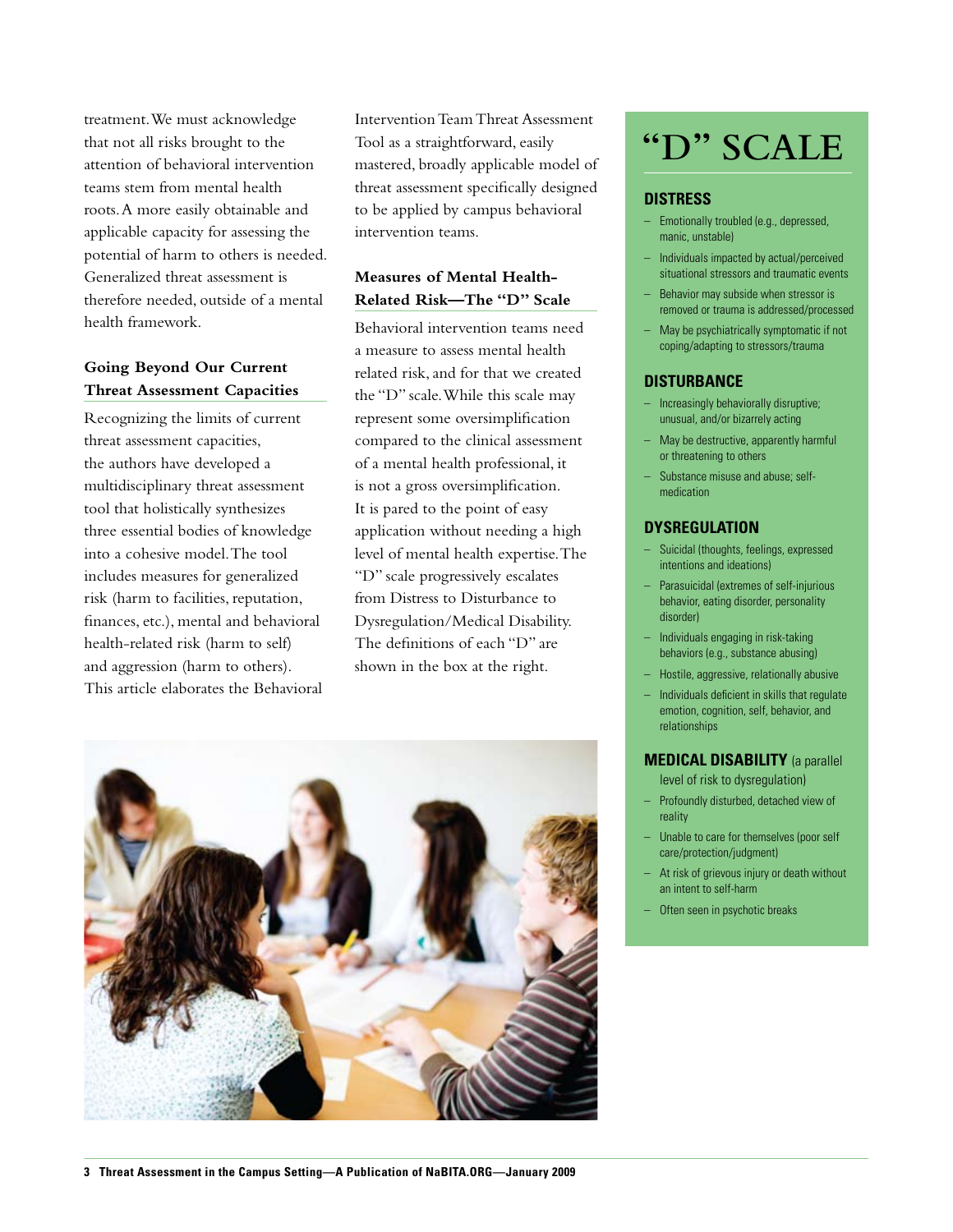

### **Generalized Risk—The NCHERM 5-Level Risk Rubric**

The second rubric informing the model is a generalized risk rubric developed by the National Center for Higher Education Risk Management (NCHERM), applicable to potentially violent and injurious acts, as well as to risks that threaten reputation, facilities, normal operations, etc. This is the central part of the Threat Assessment Tool, and it is universally applicable. Like the Homeland Security system, the NCHERM model is a five-level rubric, but the criteria for risk classification developed by NCHERM were specifically designed for campus threat assessment purposes. These criteria are drawn from widely accepted measures including those promulgated by the US Department of Education and the US Secret Service. The following are the specific definitions of threat levels in the NCHERM generalized risk rubric:

### **5 LEVELS of RISK**

### **Mild risk**

- Disruptive or concerning behavior
- Student may or may not show signs of distress
- No threat made or present

### **Moderate risk**

- More involved or repeated disruption—behavior more concerning—likely distressed or low-level disturbance.
- Possible threat made or present
- Threat is vague and indirect
- Information about threat or threat itself is inconsistent, implausible or lacks detail
- Threat lacks realism
- Content of threat suggests threatener is unlikely to carry it out

### **Elevated risk**

- Seriously disruptive incident(s)
- Exhibiting clear distress, more likely disturbance
- Threat made or present
- Threat is vague and indirect, but may be repeated or shared with multiple reporters
- Information about threat or threat itself is inconsistent, implausible or lacks detail
- Threat lacks realism, or is repeated with variations
- Content of threat suggests threatener is unlikely to carry it out

### **Severe risk**

- Disturbed or advancing to dysregulation
- Threat made or present
- Threat is vague but direct, or specific but indirect (type of threat v. object of threat)
- Likely to be repeated or shared with multiple reporters
- Information about threat or threat itself is consistent, plausible or includes increasing detail of a plan (i.e., time, place)
- Threat likely to be repeated with consistency (may try to convince listener they are serious)
- Content of threat suggests threatener may carry it out

### **Extreme risk**

- Student is dysregulated (way off their baseline) or medically disabled
- Threat made or present
- Threat is concrete (specific and direct)
- Likely to be repeated or shared with multiple reporters
- Information about threat or threat itself is consistent, plausible or includes specific detail of a plan (i.e., time, place), often with steps already taken
- Threat may be repeated with consistency
- Content of threat suggests threatener will carry it out (reference to weapons, means, target)
- Threatener may appear detached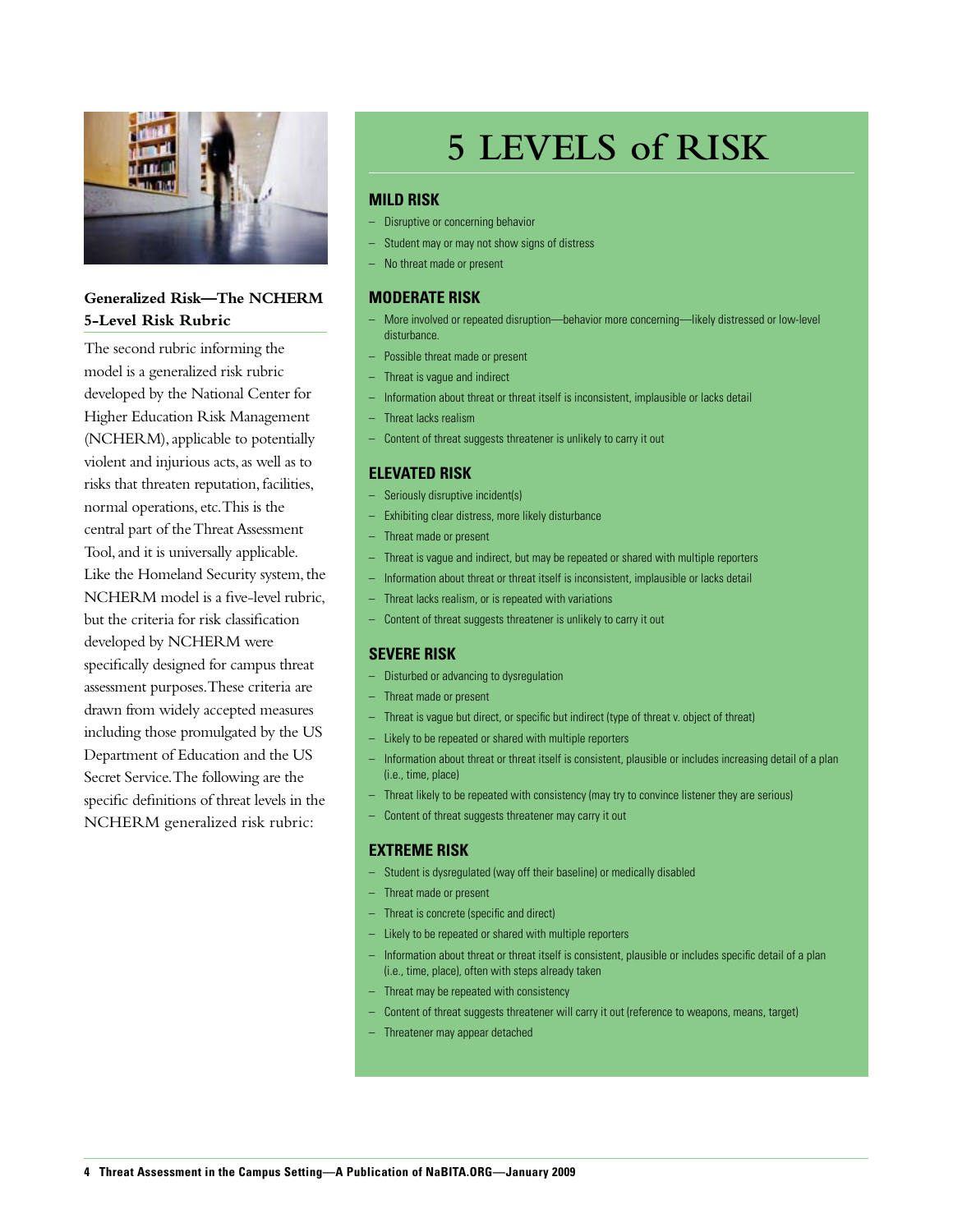### **Measuring Aggression**

The third rubric that contributes to this Threat Assessment Tool provides the capacity for campus behavioral intervention teams to assess the potential for harm to others through the lens of aggression. To equip behavioral intervention teams with this needed capacity, the authors have incorporated into this model the work of the Center for Aggression Management. Aggression Management's Primal and Cognitive Aggression Continua (PCAC) measure emerging aggression. John Byrnes, the founder of the Center, has advanced the concept that threat assessment itself is conceptually limiting, because it usually assumes the existence of a threat (threat parallel in the jargon of the field). His measures for aggression are designed to enable a key behavioral intervention team function; the ability for teams to get out ahead of actual threats, to truly prevent injury and violence.

The Aggression Management Model is built upon a three-phase construct. The three phases include the Trigger Phase, the Escalation Phase and the Crisis Phase. These phases are overlaid by a nine-level conjoining of Cognitive and Primal Aggression Continua. The constructs of Primal and Cognitive Aggression are critical to a comprehensive understanding of aggression. Primal aggression is driven by adrenaline, and is the stereotypically angry manifestation of discovering your spouse in bed with a lover. You snap. In the extreme, you lack self-control. Your actions cannot be predicted. Cognitive Aggression, however, is intent-driven. Cognitive aggressors plan and methodically execute. They are not angry, red-faced or profusely sweating. They are likely to be withdrawn, determined, detached and devoid of outward emotionality. As they progress through stages of mounting aggression, their patterns can be detected.

Mastering the Aggression Management model starts with understanding the Trigger Phase, where although

there may be explosions of anxiety, individuals are coping with these anxieties and therefore are "under the radar" of scrutiny and do not register as an immediate threat. For faculty and staff, the Trigger Phase may be noted as the departure of an individual from an established baseline behavior. Once an individual stops coping with their anxieties, they enter into the Escalation Phase. Culturally neutral, measurable observables of body language, behavior and communication indicate the first three levels of the aggression rubric: Hardening (Level 1), Harmful Debate (Level 2) and Actions v. Words (Level 3). These levels illustrate aggressive intent prior to conflict, thereby offering the opportunity to prevent conflict rather than merely reacting to it. Because there are individuals who express their conflict with violence, it is essential to get out-in-front of conflict in order to prevent violence. These Escalation Phase levels are defined in the box below.

### **AGGRESSION:** Levels 1-3



#### **Hardening**

This aggressor becomes more distant and argumentative, demonstrating a lack of understanding and empathy. They conceal and deceive as to their motives and intent. For example, professors may notice this distancing in the classroom through averted eye contact or wearing concealing clothing, such as hoodies or long coats.

### **Harmful Debate**:

This aggressor becomes fixated on his or her own view, may perpetrate cutthroat-competition, distrust, proleptic (anticipating objections only) and obstructionist behavior. There is no interest in the perspective of others or finding common ground. This may manifest in frequent destructive and/or frivolous arguments as resident advisors confront code violations or as faculty find students arguing in class just for the sake of argument.

#### **Illustrating Intent through Actions v. Words**

This aggressor leaves argument behind, and takes action without consulting others, appears detached and is self-absorbed. Perceives the intent of his/her intended victim(s) as not in their best interests. Resident advisors and other staff may notice this behavior as students withdrawing from contact with others and developing concerning behaviors like punching bathroom doors.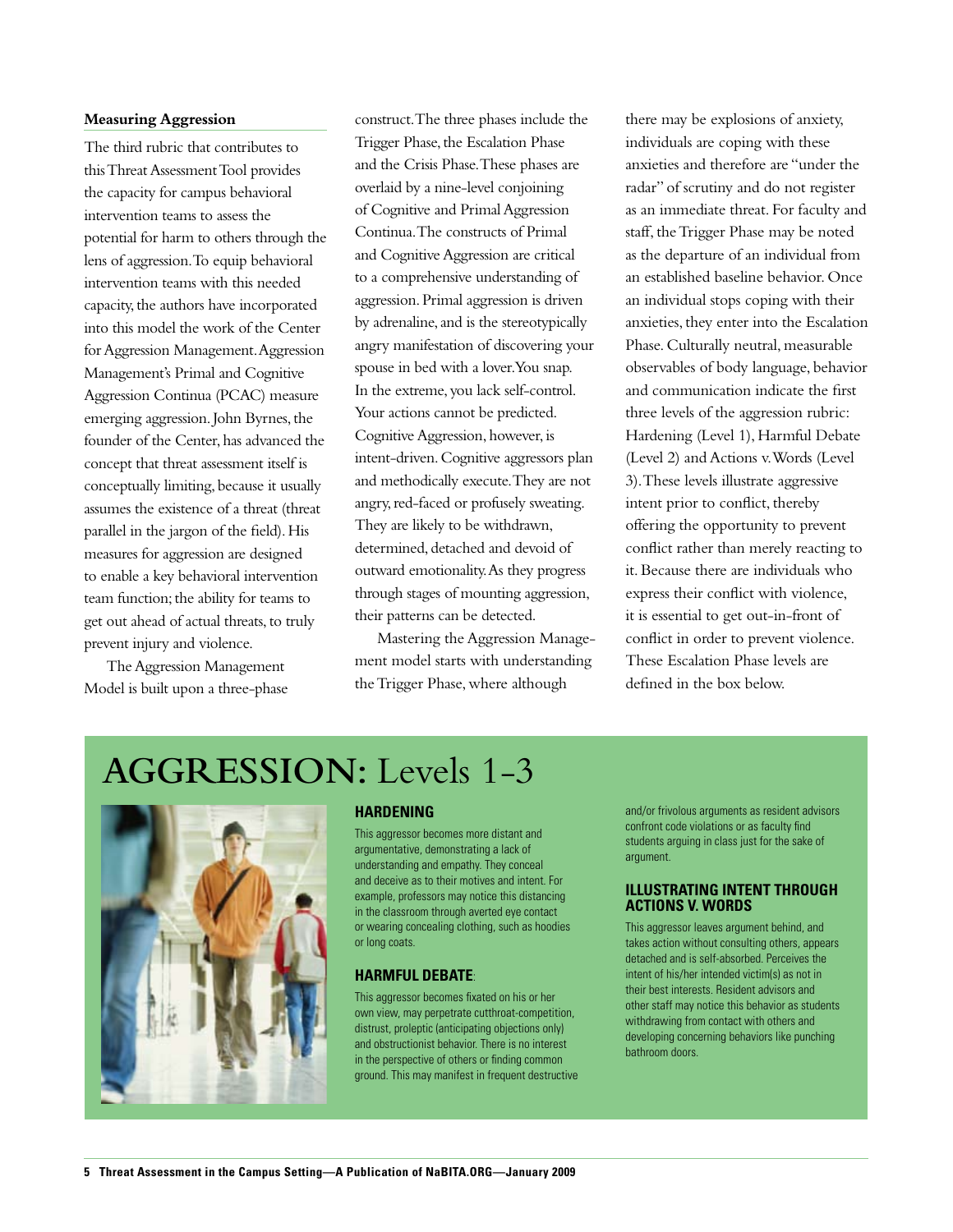The Escalation Phase continues through two more levels illustrated by Image Destruction (Level 4) and Force Loss of Face (Level 5). The aggressor has now transitioned into covert conflict.

The final level of the Escalation Phase reveals Threat Strategies (Level 6), where the aggressor becomes more overt toward his/her victim or victims and less able to extract him/ herself from the escalation. Often this level of aggression is about controlling or manipulating a victim

or victims, positioning them so that they feel the full impact of the aggressor's threat.

An aggressor may then transition into the Crisis Phase of the Cognitive Aggression Continuum, having identified a target and committed to its destruction with Limited Destructive Blows (Level 7) or a Win/Lose Attack (Level 8).

The highest level of aggressive intent, the Lose/Lose Attack (Level 9) represents the murder/suicide or terrorist whose goal is to give up his/ her life for this cause, often with the

intent of terrorizing his/her victim or victims, like Seung-Hui Cho of Virginia Tech or Steven Kazmierczak of Northern Illinois University.

Each of Aggression Management's nine levels can be observed and methodically engaged with all necessary resources by law enforcement, hostage negotiators, and others trained and skilled in the arts of aggression management. Engagement is intended to maximize needed results and maintain a safe campus with legally defensible methodologies.

### Levels 4-5

### **Image Destruction:**

This aggressor plants seeds of distrust with his/her intended victim's community—those individuals the victim likes and respects and by whom they want to be liked and respected in return—(potentially stealing ideas or credit, provoking anonymous, false accusations, or other subtle undermining) issues become bipolar, attacks intended victim's core identity. In a college setting, this may involve attempts to embarrass students in class, flouting a resident advisor's authority, or instrumental vandalism in residence halls.

### **Forced Loss of Face:**

This aggressor unmasks his or her victim as an enemy of their own community.



### Level 6

### **Threat Strategies:**

This aggressor presents an ultimatum to his or her victim or victims, aggressively responds to perceived threats, possibly on the verge of panic. In a college context, we could perceive a student aggrieved at the loss of an SGA election who lashes out at the winner as having stolen the election, or threatens that "no one will be President if I can't be the winner."

### Levels 7-8

### **Limited Destructive Blows**:

This aggressor is the Complicit Tactician, the individual who is complicit with the eighth and ninth-levels of the aggression continuum but does not intend to murder or die for his/ her cause. This aggressor will inspire others to do so or aid others in the committing of violence. In the generic sense this individual is an "accomplice."

### **Win/Lose Attack:**

This aggressor may be prepared to give up his/her life for this cause but intends to survive. Generically, this is the murderer (or in a military or homeland security context, a combatant).

### Level 9

### **Plunging Together into the Abyss − the ultimate Lose/Lose Attack:**

This aggressor does not intend to survive, and presents with a profound disconnection from his/her own well-being. Detachment or dissociation results in a calm, methodical execution of his/her plan. The so-called "Thousand-Yard Stare" is one indication of this level of aggression, but others manifest as the whole body and behaviors lose animation. This aggressor will often take his own life if confronted, to avoid capture or incarceration. The cognitive aggressor as the most lethal of terrorists is a counter-intuitive concept for those whose views of violence are media driven. While the stereotypes of "active shooters" and "going postal" suggest primal aggression—the red-faced, angry actor about to explode—the highest level of threat comes from the cognitive aggressor who is not emotionally engaged in the destruction of the target, who shows no remorse, has no compunction about mass killing and is therefore more lethal as a result.

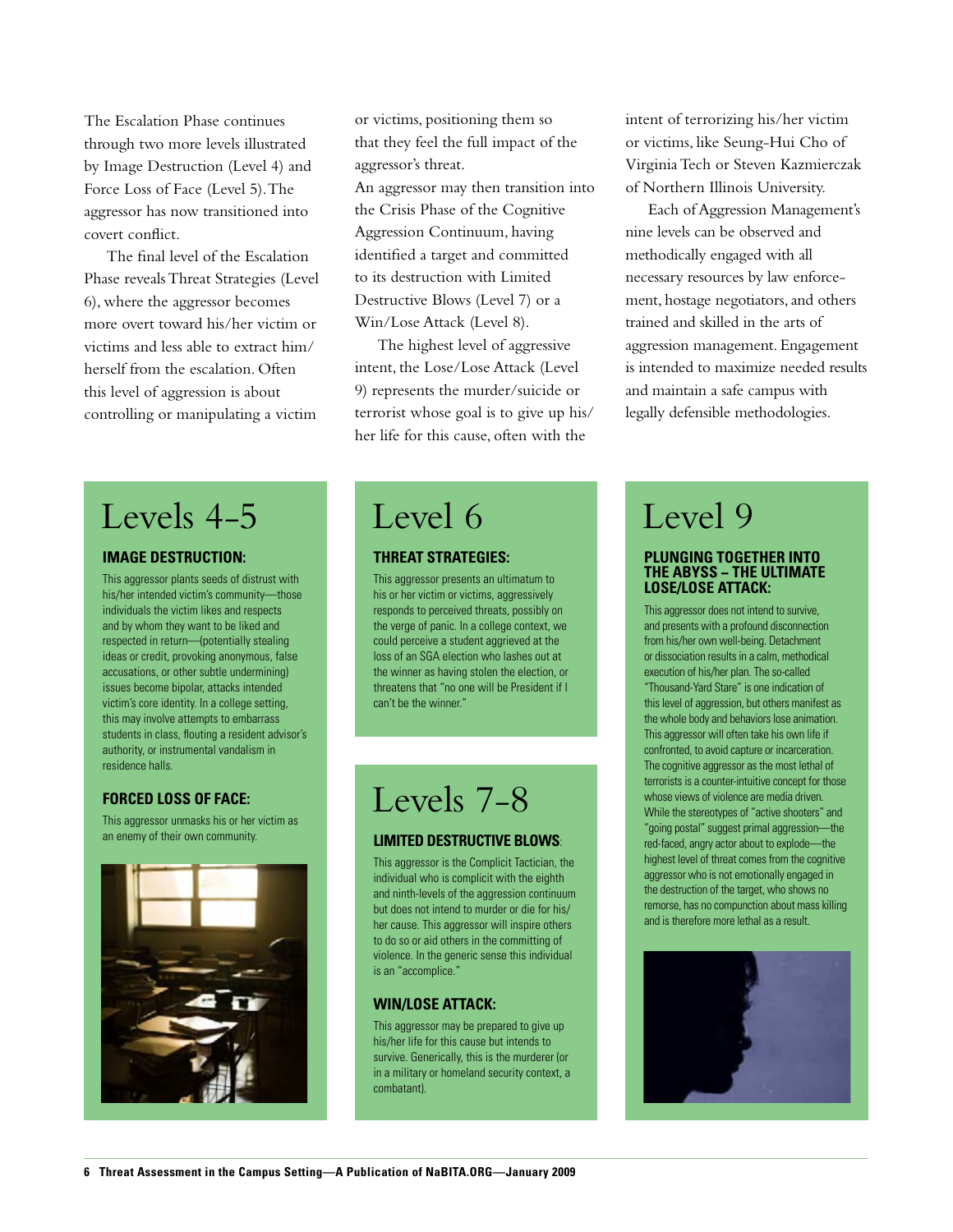### **The Chart Graphically Represents the Threat Assessment Tool**

Below, we have graphically represented our multidisciplinary model on page 9. This page is a color coded chart that demonstrates how our three systems of measuring threat (mental and behavioral health-related risk, generalized risk, and aggression) correspond to and intersect with each other. Page 10 is a handy reference chart to using the NCHERM 5-level generalized risk rubric. This chart lists in the left column the levels of risk ranging from mild to extreme, with bullet points summarizing how to classify the level of risk of a range of behaviors. The right column lists the range of risk from mild to extreme, this time suggesting the range of tools available to most behavioral intervention teams to address the level of risk identified in the left column.

### **Understanding the Chart**

The chart on page 9 depicts on its far left the "D" scale, referencing the three levels of mental health-related risk used in our model. Each of the terms distress, disturbance and dysregulation/medically disabled is defined, and indicated by escalating levels of threat, from the highest at the top of the chart (dysregulation/ medical disability) to the lowest at the bottom of the chart (distress). The column in the middle of the chart depicts the NCHERM 5-level generalized risk scale (mild, moderate, elevated, severe, extreme). The far right column illustrates the three phases and nine levels of aggression.



Each is color coded to show its correspondence as follows.

A distress-level of mental healthrelated risk corresponds normally to mild-to-moderate levels of generalized risk, and may manifest aggression at the escalation phase (Hardening, Harmful Debate, Actions v. Words, Image Destruction, Forced Loss-of-Face). The next level of the "D" scale, disturbance, corresponds normally to the range of generalized risk from moderateto-elevated-to-severe. Aggression may manifest at this level with some of the lower escalation-phase aggression measures and most likely with Threat Strategies. At the highest level of the "D" scale, dysregulation and medically disabled usually correspond to the two highest levels of generalized threat—severe and extreme. They can also manifest on the aggression scale at the Crisis Phase with Limited Destructive Blows, Win/Lose Attacks and finally the Lose/Lose Attack.

### **How Can Behavioral Intervention Teams Use This Tool?**

Using the chart on page 9, the campus behavioral intervention team can measure actual threats posed to the campus. The primary framework is the NCHERM 5-level generalized risk (mild to extreme) scale that will indicate to the team the overall risk level and appropriate resources, support and intervention techniques to deploy. This scale applies to every case. Regardless of where you start, the goal is to get to the middle column. The mental health and aggression measures only apply as overlays when mental health issues and/or signs of aggression are indicated. Using all of the information reported to the team, background on the student, and any investigation done by the team, the team will then assimilate the information and assign a risk level. If mental and behavioral healthrelated issues are present, classify the student on the "D" scale first. Then, identify the corresponding level of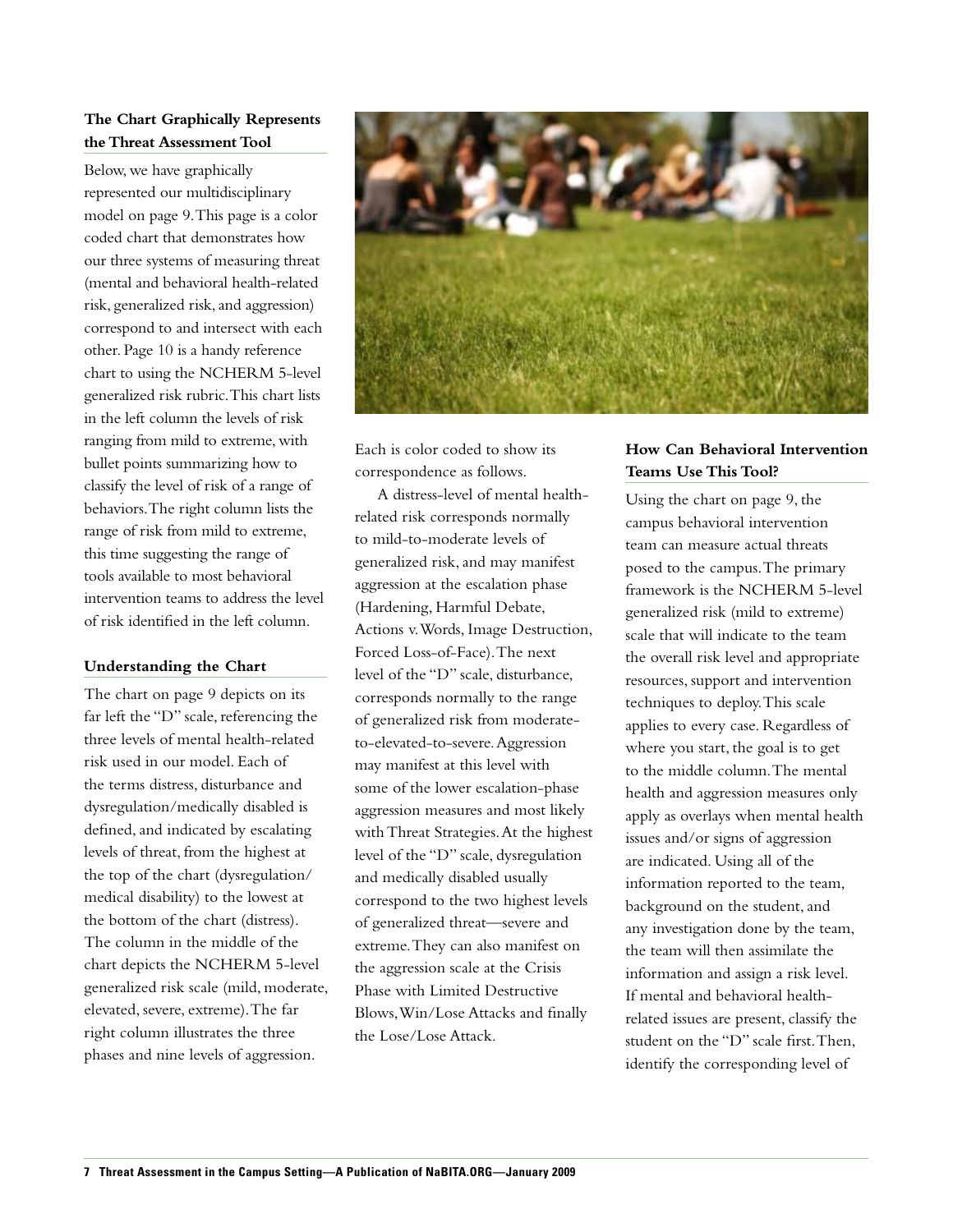generalized risk, and any indicators of aggression. If there is no evidence of mental and behavioral healthrelated risk, you can directly classify the risk according to the 5-level scale. If generalized risk is unclear, and because measures of aggression are more objective, you can work the chart from right to left, assigning a correct level of aggression and from that the corresponding level of generalized risk. There may or may not be a corresponding level of mental and behavioral health-related risk, as mental and behavioral health may or may not be implicated by the information you have.

### **A Last Word on Aggression**

You have the behavioral intervention team "tools-in-the-toolbox" on the last page of this Article. The right column suggests common campus intervention tools corresponding to the level of risk you identify. However, there is also a "tools-inthe-toolbox" body of knowledge on how to defuse the nine levels of aggression that may be demonstrated by an aggressor. These techniques cannot be learned in an article, though they are essential to campus behavioral intervention teams and campus law enforcement. We encourage you to contact the Center for Aggression Management for details on training for your campus. http://www.AggressionManagement. com/Higher\_Education

### **Conclusion**

The authors are dedicated to developing models of behavioral intervention and threat assessment based on adaptation of academic research, clinical studies, law enforcement reports, governmental investigations and campus best practices. It is the authors' goal in this article to stimulate current interest and concern on campuses regarding risk and threat assessment and to offer practical models for addressing campus safety. Ultimately, the model offered in this paper may enhance early intervention, foster thoughtful and timely response, and avert tragedy. If you find this paper to be of use, please share it with your colleagues. Copies may be downloaded at www.nabita.org.



**JOIN US: WWW.NaBITA.ORG**

### **NaBITA—A New Membership Association for Higher Education**

*While visiting the NaBITA website, the authors encourage you to explore its resources and to consider becoming NaBITA members. It is time for a community of those who are engaged in the work of behavioral intervention in our schools, on our campuses, and in our communities and workplaces. NaBITA serves as a membership association, a clearinghouse for resources, and a mechanism for sharing and disseminating best practices for an emerging field. You will find that NaBITA membership is distinguished by a strong value-inclusive philosophy. Association membership commonly offers a community, a newsletter and a listserv. NaBITA's members experience added value through discounted and free webinars and seminars, free registration to the NaBITA Annual Conference, access to a Q&A panel of behavioral intervention experts, and behavioral intervention documentation, including information on successful models, sample policies, protocols, training tools and tabletop exercises.*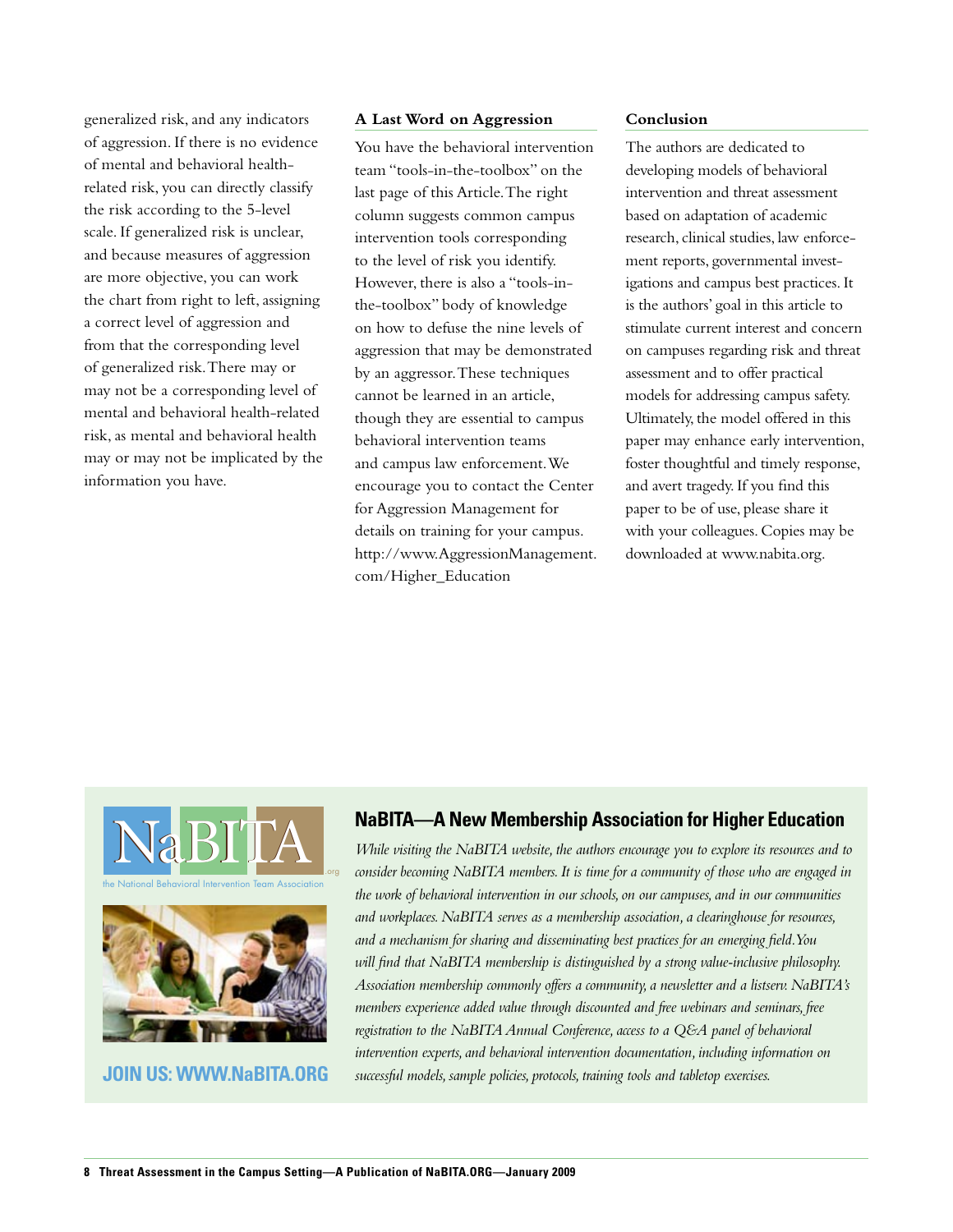### **NaBITA THREAT ASSESSMENT TOOL**



© NCHERM and the Center for Aggression Management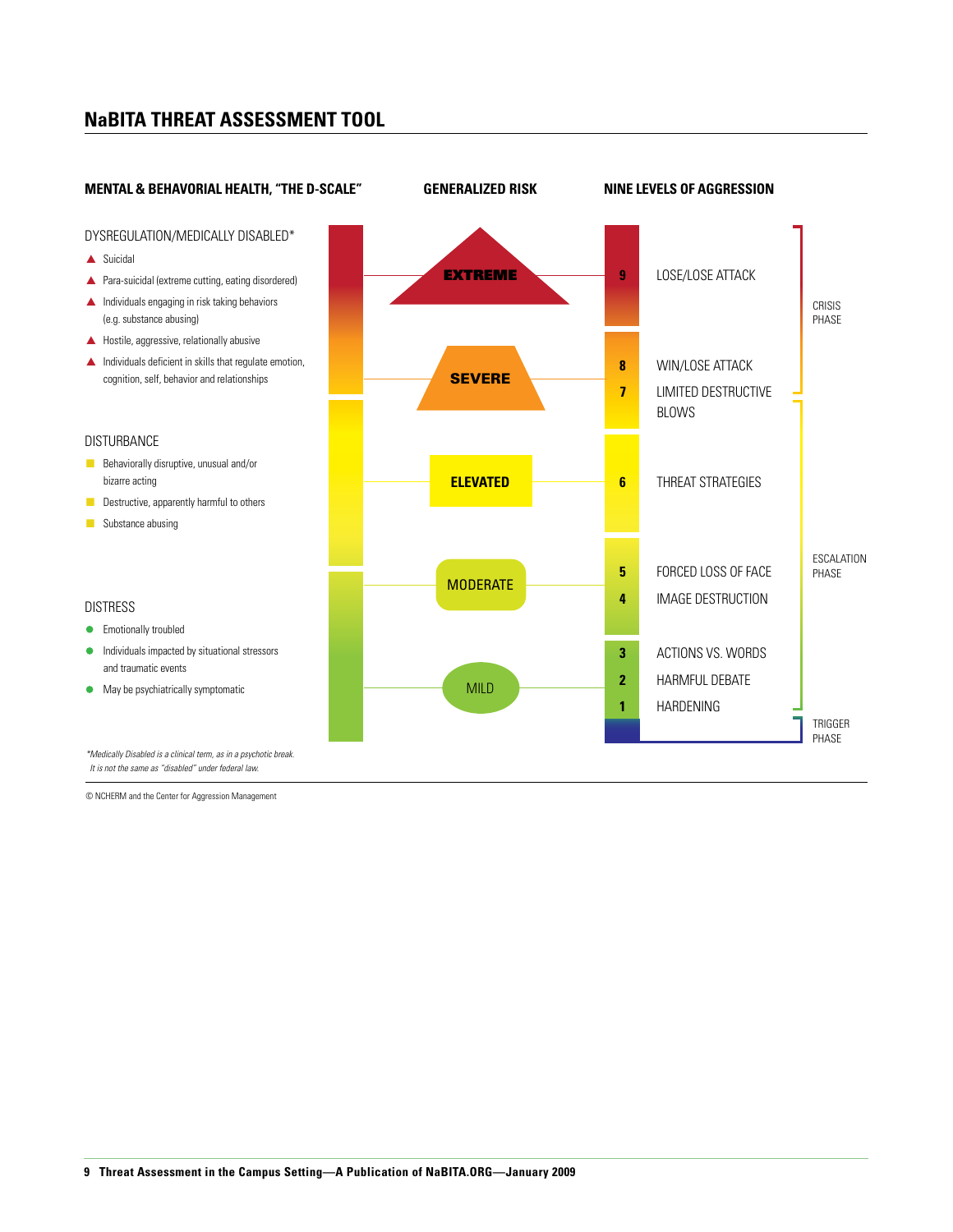### **Mild risk**

- Disruptive or concerning behavior.
- Student may or may not show signs of distress.
- No threat made or present.

#### **Moderate risk**

- More involved or repeated disruption. Behavior more concerning. Likely distressed or low-level disturbance.
- Possible threat made or present
- Threat is vague and indirect
- Information about threat or threat itself is inconsistent, implausible or lacks detail
- Threat lacks realism
- Content of threat suggests threatener is unlikely to carry it out.

#### **Elevated risk**

- Seriously disruptive incident(s)
- Exhibiting clear distress, more likely disturbance
- Threat made or present
- Threat is vague and indirect, but may be repeated or shared with multiple reporters
- Information about threat or threat itself is inconsistent, implausible or lacks detail
- Threat lacks realism, or is repeated with variations
- Content of threat suggests threatener is unlikely to carry it out.

### **Severe risk**

- Disturbed or advancing to dysregulation
- Threat made or present
- Threat is vague, but direct, or specific but indirect
- Likely to be repeated or shared with multiple reporters
- Information about threat or threat itself is consistent, plausible or includes increasing detail of a plan (time, place, etc)
- Threat likely to be repeated with consistency (may try to convince listener they are serious)
- Content of threat suggests threatener may carry it out.

#### **Extreme risk**

- Student is dysregulated (way off baseline) or medically disabled
- Threat made or present
- Threat is concrete (specific or direct)
- Likely to be repeated or shared with multiple reporters
- Information about threat or threat itself is consistent, plausible or includes specific detail of a plan (time, place, etc), often with steps already taken
- Threat may be repeated with consistency
- Content of threat suggests threatener will carry it out (reference to weapons, means, target).
- Threatener may appear detached

### **CLASSIFYING RISK INTERVENTION TOOLS TO ADDRESS RISK AS CLASSIFIED**

#### **Mild risk**

- confrontation by reporter
- behavioral contract or treatment plan with student
- student conduct response
- evaluate for disability services and/or medical referral
- conflict management, mediation, problem-solving

### **Moderate risk**

- confrontation by reporter
- behavioral contract or treatment plan with student
- student conduct response
- evaluate for disability services and/or medical referral
- conflict management, mediation (not if physical/violent), problem-solving

#### **Elevated risk**

- confrontation by reporter
- evaluate parental/guardian notification
- evaluate need to request permission from student to receive medical/ educational records
- consider interim suspension if applicable
- evaluate for disability services and/or medical referral
- consider referral or mandated assessment

### **Severe risk**

- possible confrontation by reporter
- parental/guardian notification obligatory unless contraindicated
- evaluate emergency notification to others (FERPA/HIPAA/Clery)
- no behavioral contracts
- recommend interim suspension if applicable
- possible liaison with local police to compare red flags
- deploy mandated assessment
- evaluate for medical/psychological transport
- evaluate for custodial hold
- consider voluntary/involuntary medical withdrawal
- direct threat eligible
- law enforcement response
- consider eligibility for involuntary commitment

#### **Extreme risk**

- possible confrontation by reporter
- parental/guardian notification obligatory unless contraindicated
- evaluate emergency notification to others
- no behavioral contracts
- interim suspension if applicable
- possible liaison with local police to compare red flags
- too serious for mandated assessment
- evaluate for medical/psychological transport
- evaluate for custodial hold
- initiate voluntary/involuntary medical withdrawal
- direct threat eligible
- law enforcement response
- consider eligibility for involuntary commitment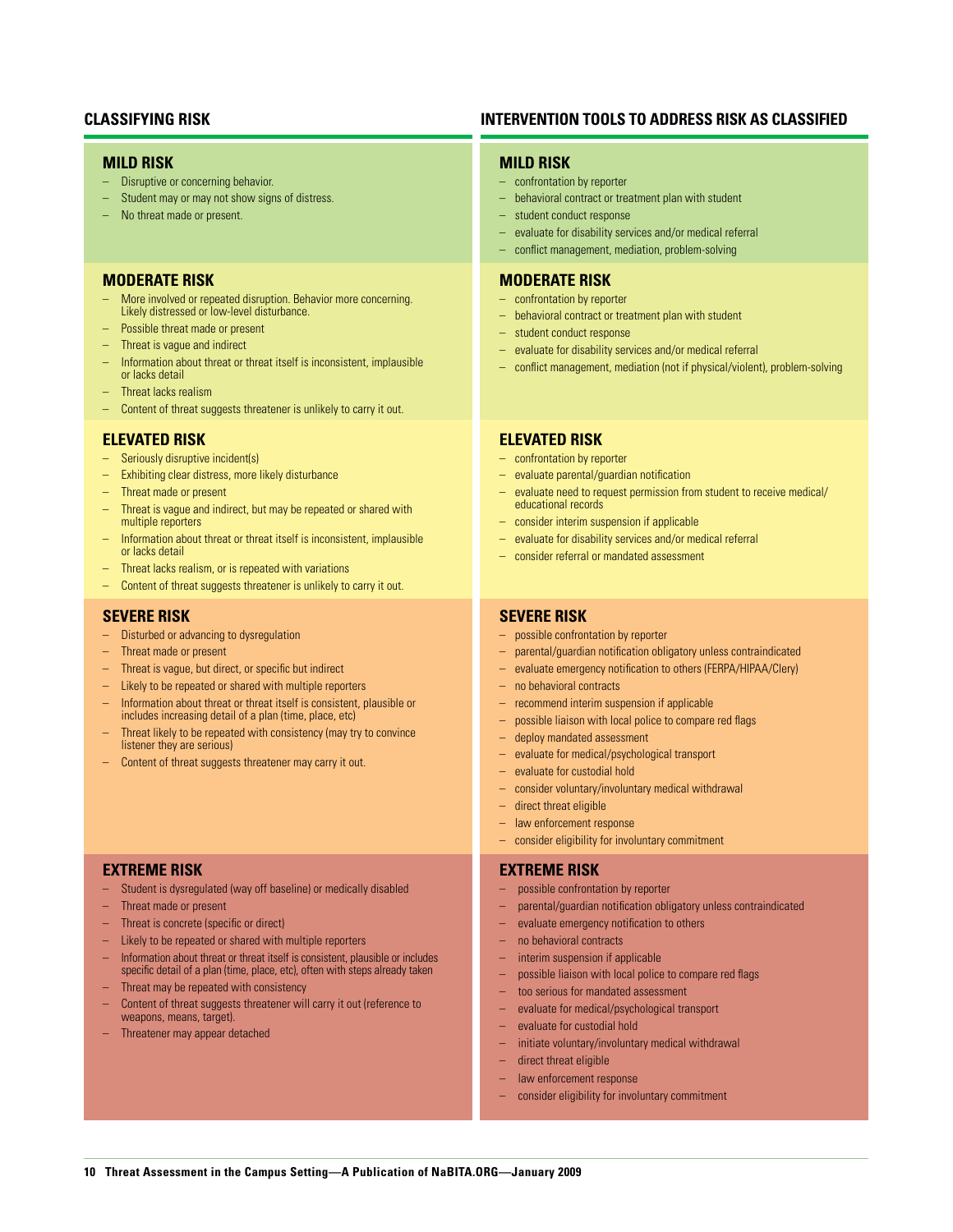### **About the Authors**

BRETT. A. SOKOLOW, J.D. is the *President of NCHERM (www.ncherm.org), a national multidisciplinary consulting firm dedicated to helping colleges and universities manage risk by advancing student health and safety. NCHERM serves 19 campuses as outside counsel/advisor, and serves as a consultant to hundreds of other colleges and universities. Sokolow is the author of ten books and more than fifty articles on student affairs law and policy topics. He is the Editor Emeritus of the Report on Campus Safety and Student Development. He serves on the Board of Trustees of the Council on Law in Higher Education (CLHE). Mr. Sokolow is on the Directorate Body of ACPA's Commission on Student Conduct and Legal Issues. He has recently co-authored, "A Model Approach to Behavioral Intervention and Threat Assessment," and co-authored an article for the Journal of College and University Law, "College and University Liability for Violent Campus Attacks" (April 2008). Sokolow is one of the founders of NaBITA, the National Behavioral Intervention Team Association (www.nabita.org). This membership association is dedicated to the support and professional development of campus, corporate and school behavioral intervention teams and models.* 

John D. Byrnes *is a trainer, author and lecturer. He became interested in the subject of aggression management after concluding that there were no comprehensive training programs dedicated to preventing aggression in the workplace.* 

*In 1993, he founded The Center for Aggression Management, headquartered in Lake Mary, Florida. Byrnes was selected by the US Department of Labor to represent the United States at the Violence as a Workplace Risk Conference held in Montreal, Canada, and has conducted seminars and workshops for some of our country's largest corporations, organizations and schools. Byrnes is the author of the book "Before Conflict, Preventing Aggressive Behavior," and has written articles for publications such as the Wall Street Journal, the LA Times, and the Denver Post, while also appearing on radio programs across the nation. He received an honorary doctorate of humanities in 2000.* 

*(www.aggressionmanagement.com)* 

W. SCOTT LEWIS, JD is a partner *with the National Center for Higher Education Risk Management (www. ncherm.org) and serves as Associate General Counsel for Saint Mary's College in Indiana. He recently served as the Assistant Vice Provost at the University of South Carolina. Scott brings over fifteen years of experience as a student affairs administrator, faculty member, and consultant in higher education. He is a frequent keynote and plenary speaker, nationally recognized for his work on Behavioral Intervention for students in crisis and distress. He is noted as well for his work in the area of classroom management and dealing with disruptive students. He presents regularly throughout the country, assisting colleges and universities with legal, judicial, and risk management issues, as well as policy development and implementation. He has recently co-authored an article for the*  *Journal of College and University Law, "College and University Liability for Violent Campus Attacks" (April 2008). Lewis is one of the founders of NaBITA, the National Behavioral Intervention Team Association (www.nabita.org). This membership association is dedicated to the support and professional development of campus, corporate and school behavioral intervention teams and models.* 

Carolyn Reinach Wolf, Esq. *is a senior partner of the Abrams law firm on Long Island, NY, and is responsible for the mental health law practice area. She holds a J.D. from Hofstra University School of Law, an M.S. in Health Services Administration from the Harvard School of Public Health and an M.B.A. in Management from the Hofstra University School of Business. She is admitted to practice in New York State and Federal Courts as well as the U.S. Supreme Court. Prior to practicing law, Ms. Wolf is a former hospital administrator and Director of Risk Management. Ms. Wolf's practice concentrates in the areas of mental health and health care law, representing mental health and health care professionals. Ms. Wolf is a frequently invited speaker and a consultant to college and university counseling centers and administrators throughout the country regarding mental health law issues (www.abramslaw. com). Ms. Reinach Wolf serves as Vice President of NaBITA, the National Behavioral Intervention Team Association (www.nabita.org). This membership association is dedicated to the support and professional development of*